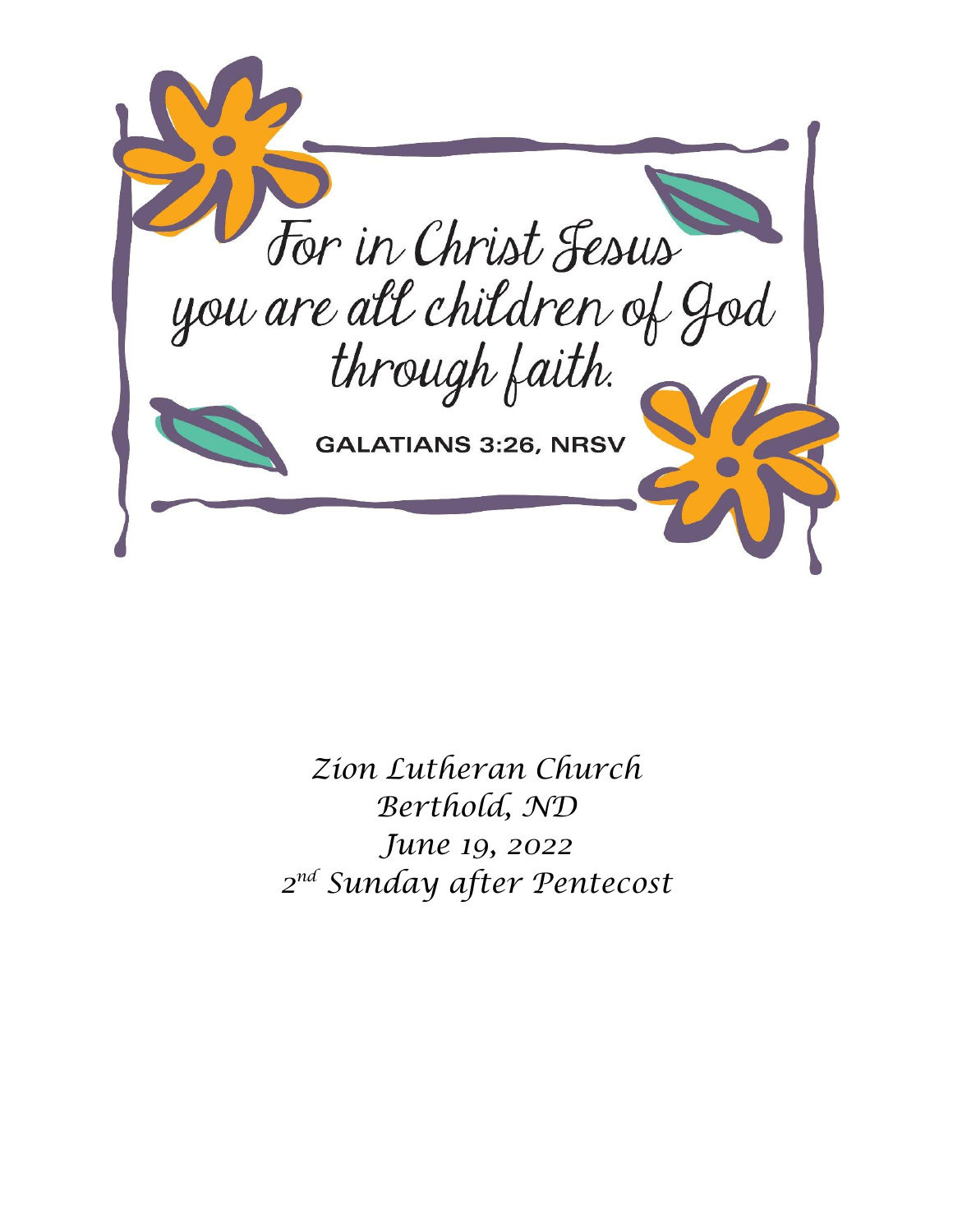WELCOME TO WORSHIP ~ We're glad you're here! May God Bless our time of Worship and Fellowship!



| <b>PRELUDE</b>                     |                                        |                      |  |  |
|------------------------------------|----------------------------------------|----------------------|--|--|
| <b>WELCOME &amp; ANNOUNCEMENTS</b> |                                        |                      |  |  |
| <b>HYMN #812</b>                   | "Faith of Our Fathers"                 |                      |  |  |
| Page 213                           | <b>GREETING</b>                        |                      |  |  |
| Insert                             | THE PRAYER OF THE DAY                  |                      |  |  |
| Insert                             | <b>FIRST READING</b>                   | <b>ISAIAH 65:1-9</b> |  |  |
| Insert                             | RESPONSIVE READING                     | PSALM 22:19-28       |  |  |
| Insert                             | <b>SECOND READING</b>                  | GALATIANS 3:23-29    |  |  |
| Page 216                           | <b>GOSPEL ACCLAMATION</b>              | "Alleluia"           |  |  |
| Insert                             | THE GOSPEL READING                     | LUKE 8:26-39         |  |  |
|                                    | <b>SERMON</b>                          | "A Rightful Mind"    |  |  |
| <b>HYMN #803</b>                   | "When I Survey the Wondrous Cross"     |                      |  |  |
| Page 217                           | <b>APOSTLES' CREED</b>                 |                      |  |  |
|                                    | THE PRAYERS OF INTERCESSION            |                      |  |  |
|                                    | SHARE THE PEACE OF CHRIST              |                      |  |  |
|                                    | THE OFFERING IS RECEIVED               |                      |  |  |
| <b>HYMN #686</b>                   | "We Give Thee but Thine Own" (vs. 1&2) |                      |  |  |
| Page 220                           | THANKSGIVING FOR THE WORD              |                      |  |  |
| Page 221                           | THE LORD'S PRAYER                      |                      |  |  |
|                                    | <b>BENEDICTION</b>                     |                      |  |  |
| <b>HYMN #805</b>                   | "Lead On, O King Eternal"              |                      |  |  |
| Page 222                           | <b>DISMISSAL</b>                       |                      |  |  |
| <b>POSTLUDE</b>                    |                                        |                      |  |  |
|                                    |                                        |                      |  |  |





We live stream our worship service on You Tube. Go to our Zion Web Page to find the link to You Tube to view and participate in our worship service when you are not able to worship inperson.